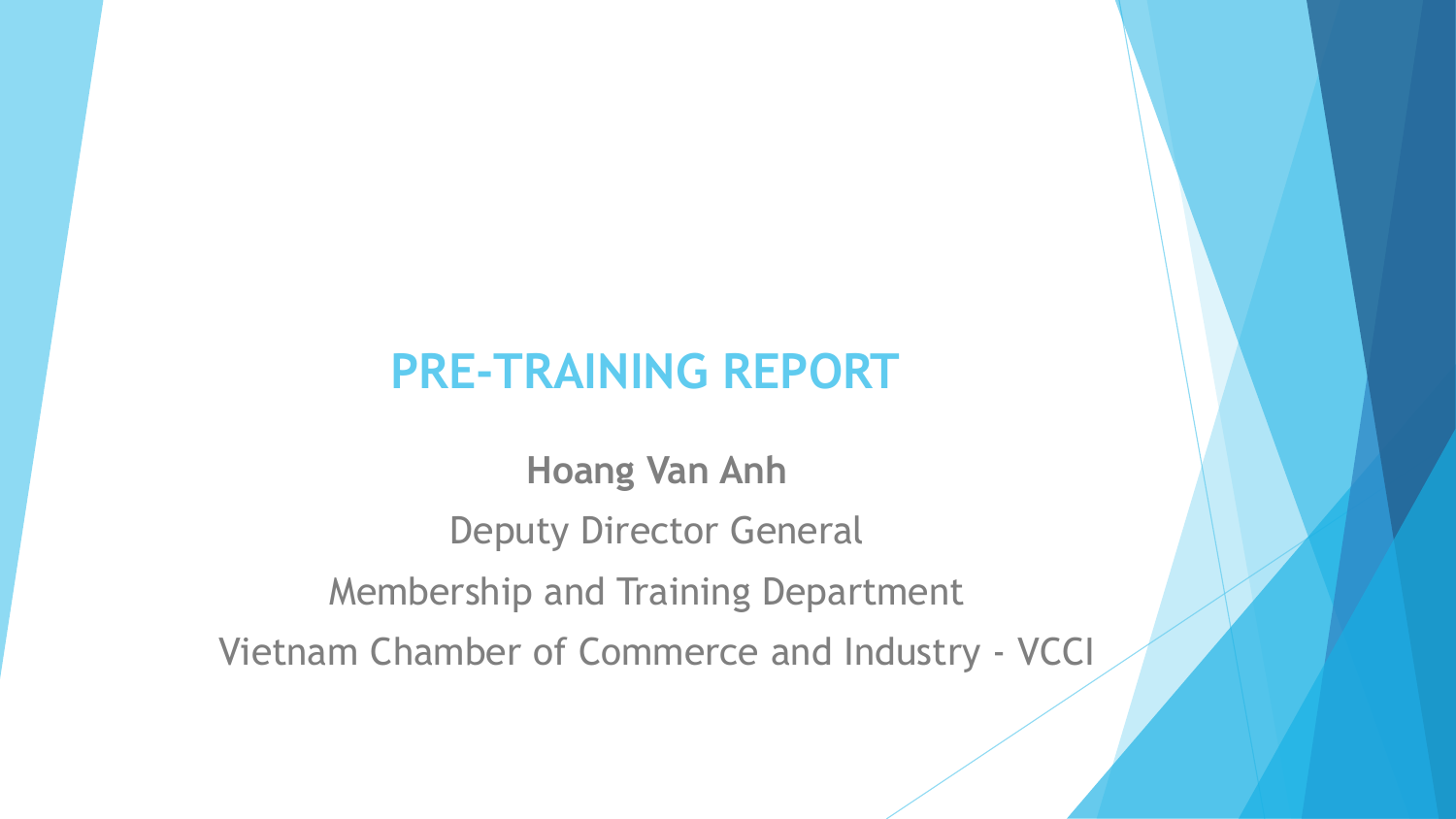## TABLE OF CONTENTS

- Self introduction
- VCCI in brief
- ▶ Some information on labour issues in Vietnam with COVID 19
- **Interest**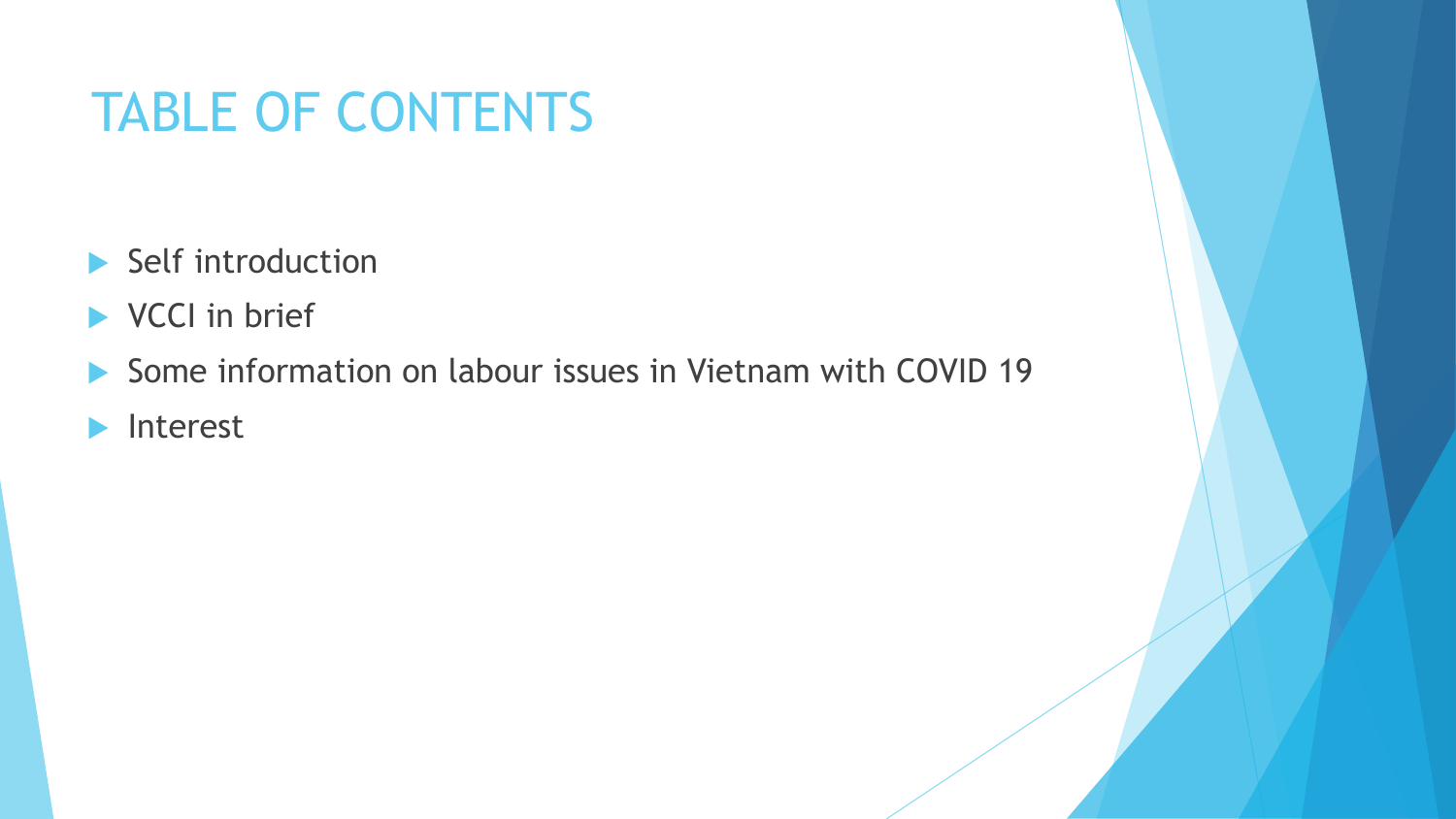## VCCI in brief

- Established in 1963, Vietnam Chamber of Commerce and Industry VCCI has steadily developed to become the leading promotion agency in Vietnam and covered its activities throughout the country in different aspects from concrete supports to business circle and business people as well as advocacy services in order to step by step ameliorate the business environment in Vietnam and to help the country to successfully integrate in international trade.
- VCCI quarter locates in Hanoi and opened 9 branches and representative offices in main economic and strategic provinces/cities with aim at better expand its activities to business circle and improve the quality of its activities in functional activities. As the role of a chamber representing to employers organizations in Vietnam, after more than 55 years of operation, VCCI has accomplished a huge volume of important tasks with highest effectiveness and actively consolidate the development of business and employer activities and in Vietnam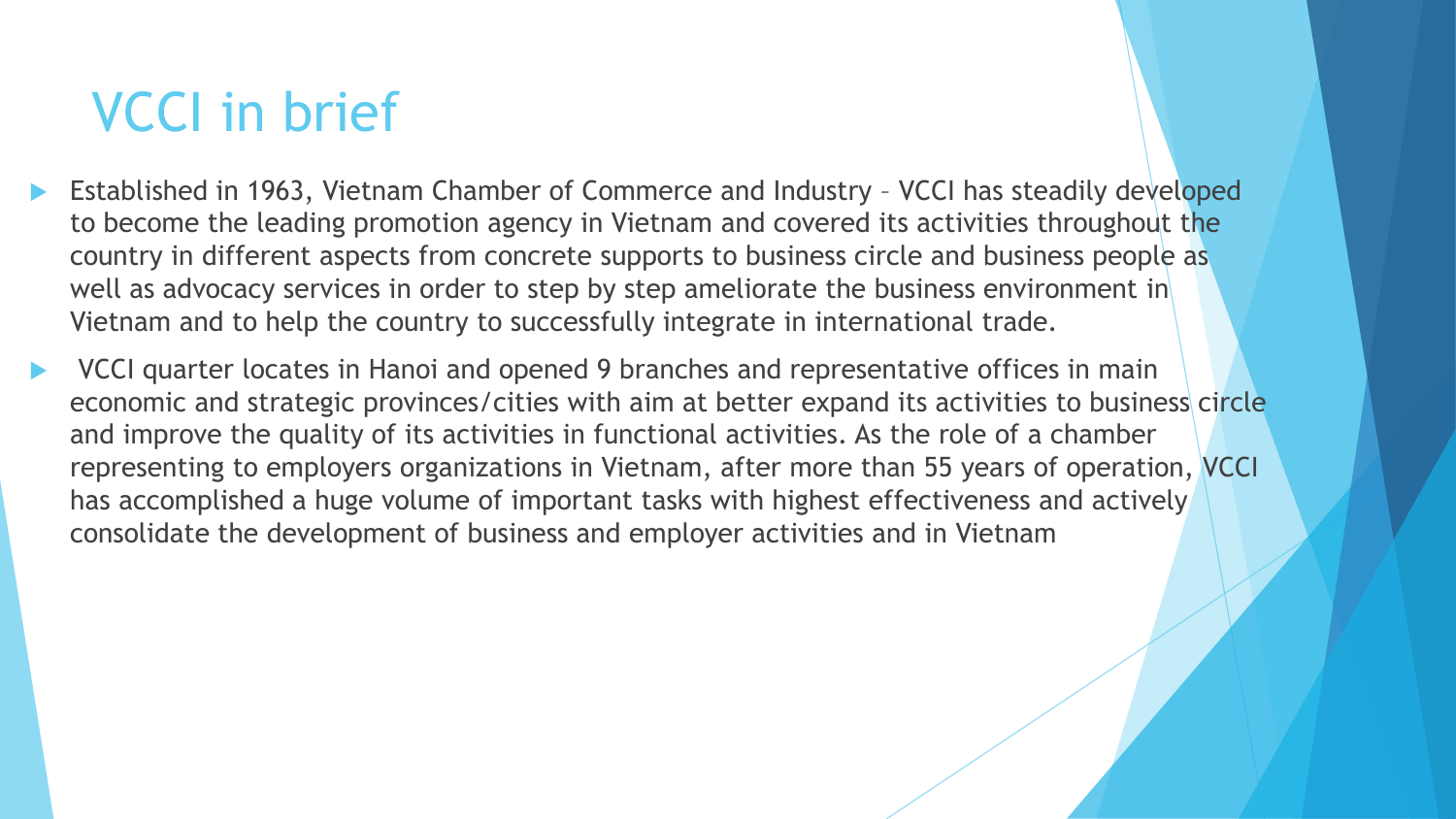#### Personal position and responsibilities

- As a functional department of VCCI, membership and training department takes the role of managing, developing, assisting members and non-members companies in dealing with business related issues, such as business information, policies introduction and dialogue, training services, trade and investment links… VCCI has done its best in term of legal document preparation and approval for business related issues, including tough issues in integration and new dispositions in laws to fulfil the commitment of Vietnam in joining bilateral or multilateral treaties, including ILO declarations on labor and trade union.
- I am deputy director general of the Membership and Training Department of VCCI with main responsibilities of arranging training courses for capacities building and legal documents guidelines, join in editing and proposing documents, orientation and cooperation scheme between government organization, universities, vocational training centers and business circles. I also take the charge in dealing with the cooperation between employers and employees, employers and trade unions.... Besides, I am one of key persons of VCCI to take in charge of important missions for business delegation when our leaders have visit of foreign countries...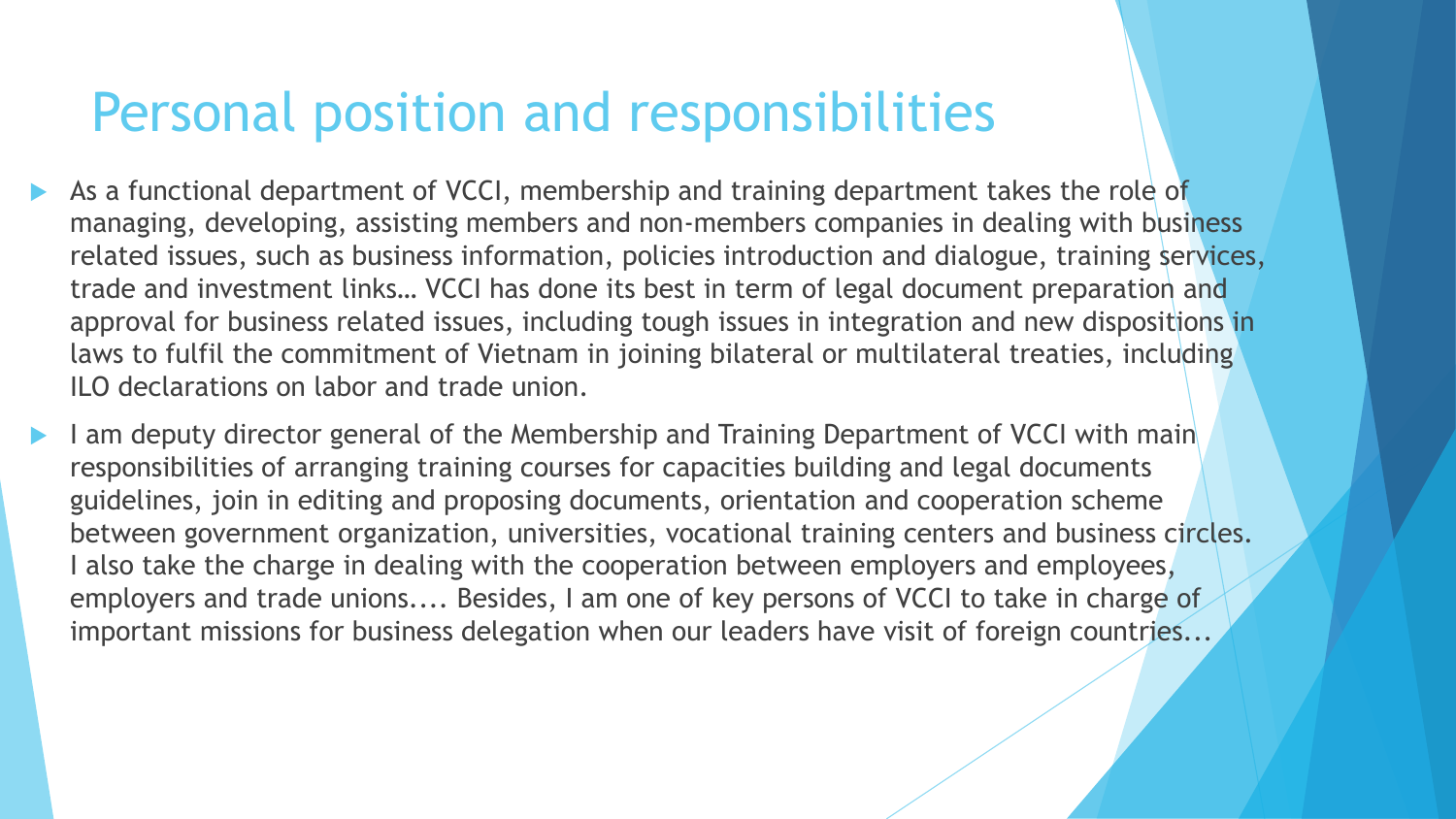## **Emerging Labour Issues with COVID 19 in Vietname 19 in 19 in 19 in 19 in 19 in 19 in 19 in 19 in 19 in 19 in 19 in 19 in 19 in 19 in 19 in 19 in 19 in 19 in 19 in 19 in 19 in 19 in 19 in 19 in 19 in 19 in 19 in 19 in 19 i**

 At national level, the year 2020 bring big hope to Vietnam for further gain important achievements after several years of continuous development and significant achievements. However COVID 19 pandemic destroyed all. The 2020 is considered as a year of difficulties and challenges for the world economy in general, including Viet Nam. The world economy is forecasted to experience the most serious recession in history, the growth of major economies has declined deeply due to negative effects of the Covid-19 pandemic. However, Viet Nam's economy still maintained growth with GDP growth estimated to increase by 2.91%.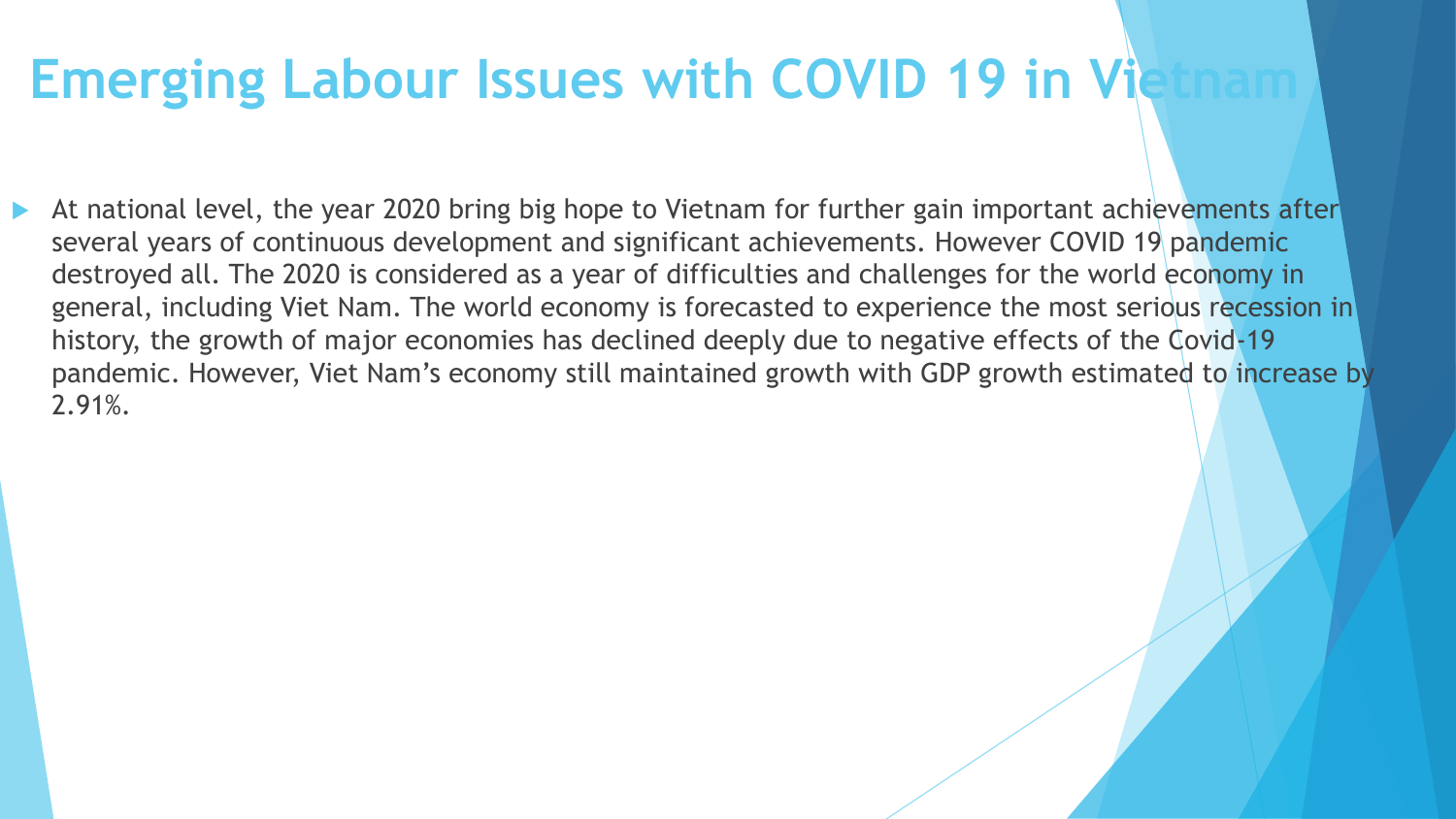## **Emerging Labour Issues with COVID 19 in Vietname 19 in 19 in 19 in 19 in 19 in 19 in 19 in 19 in 19 in 19 in 19 in 19 in 19 in 19 in 19 in 19 in 19 in 19 in 19 in 19 in 19 in 19 in 19 in 19 in 19 in 19 in 19 in 19 in 19 i**

- In term of labor issues, the following figures has been reported by General Statistics Office of Vietnam will give concrete view on what happened with the labor market in our country
- **There are 32.1 million people aged 15 and higher nationwide negatively affected by COVID-19**
- **Labour force continues to rise in line with the recovery stage in Quarter III. However, the number has yet to resume its original point before the pandemic**
- **Generally in 2020, the labor force aged 15 and higher reached 54.6 million people - a decrease of 1.2 million people**
- **COVID-19 has pulled many into unemployment, while driving some among them into the resort of informal work**

Compared to 2019. In the period of 2016-2019, the average annual labor force increases by 0.8%. In the context of a similar growth rate as in the 2016-2019 period and there is no COVID-19 epidemic, Viet Nam's economy will have 1.6 million more workers. In other words, the COVID-19 pandemic may have deprived 1.6 million people of the opportunity to enter the labour market.

For the whole year 2020, the number of informal workers is 20.3 million, an increase of 119.1 thousand people, while the number of formal workers is 15.8 million, a decrease of 21.1 thousand people compared to 2019. The rate of informal jobs in 2020 is 56.2% - a 0.2 percentage point higher than in 2019.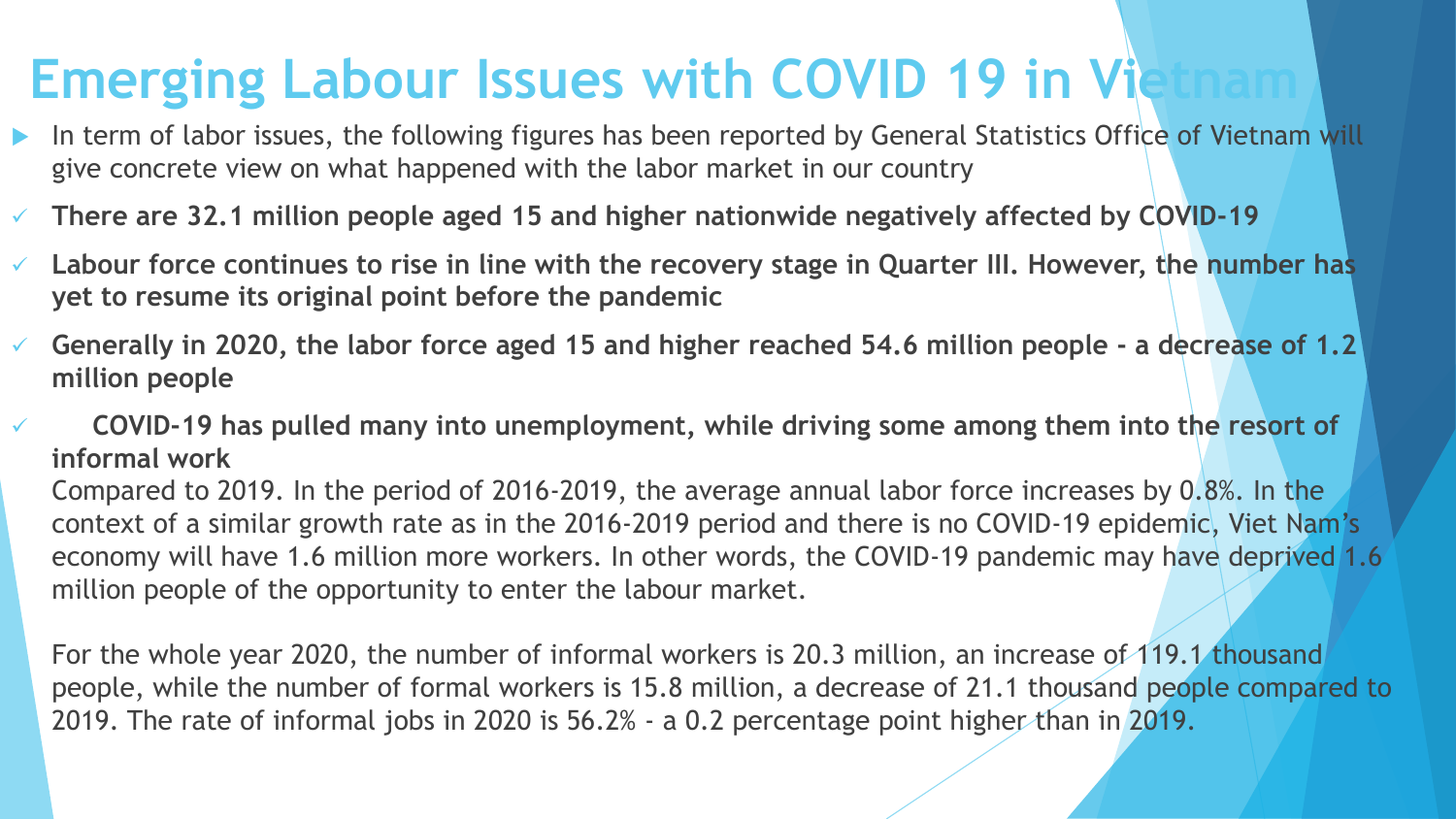## **Emerging Labour Issues with COVID 19 in Vietname 19 in 19 in 19 in 19 in 19 in 19 in 19 in 19 in 19 in 19 in 19 in 19 in 19 in 19 in 19 in 19 in 19 in 19 in 19 in 19 in 19 in 19 in 19 in 19 in 19 in 19 in 19 in 19 in 19 i**

 **Generally, in 2020, the number of the underemployed in working COVID-19 not only deprives many people of the formal work opportunities, but it also drives many of them into underemployment. The situation, however, has improved much in Quarter IV of the year 2020** The majority of the underemployed are not technically or professionally trained. The higher level of professional and technical level the labour force possesses, the lower the underemployment rate gets. The underemployment rate in the age group 2020 of workers without professional and technical qualifications is at 2.87 per cent; primary level at 2.25 per cent; intermediate level at 1.58 per cent; college at 1.52 per cent; and university and above is 1.04 per cent.

#### **Compared to 2019, monthly average income of the workers in 2020 decrease across all 3 economic sectors**

The average monthly income of employees in the fourth quarter of 2020 is at VND 5.7 million VND, increased by 212 thousand dong compared to the previous quarter and decreased by VND 108 thousand compared to that in the same period of the previous year. Normally, in circumstance without COVID-19 outbreak, workers' income in the fourth quarter increased quite high compared to that in the other quarters. In the fourth quarter of 2019, workers' income was 5.8 million VND, an amount of 200 thousand dong higher than that in the third quarter of 2019 and the highest compared to the other quarters of the year. In 2020, in the context of the widespread COVID-19 epidemic, workers' average monthly income in the fourth quarter not only failed to maintain the annual growth rate, but it also decreased sharply compared to the first quarter of the year and the same period of the previous year.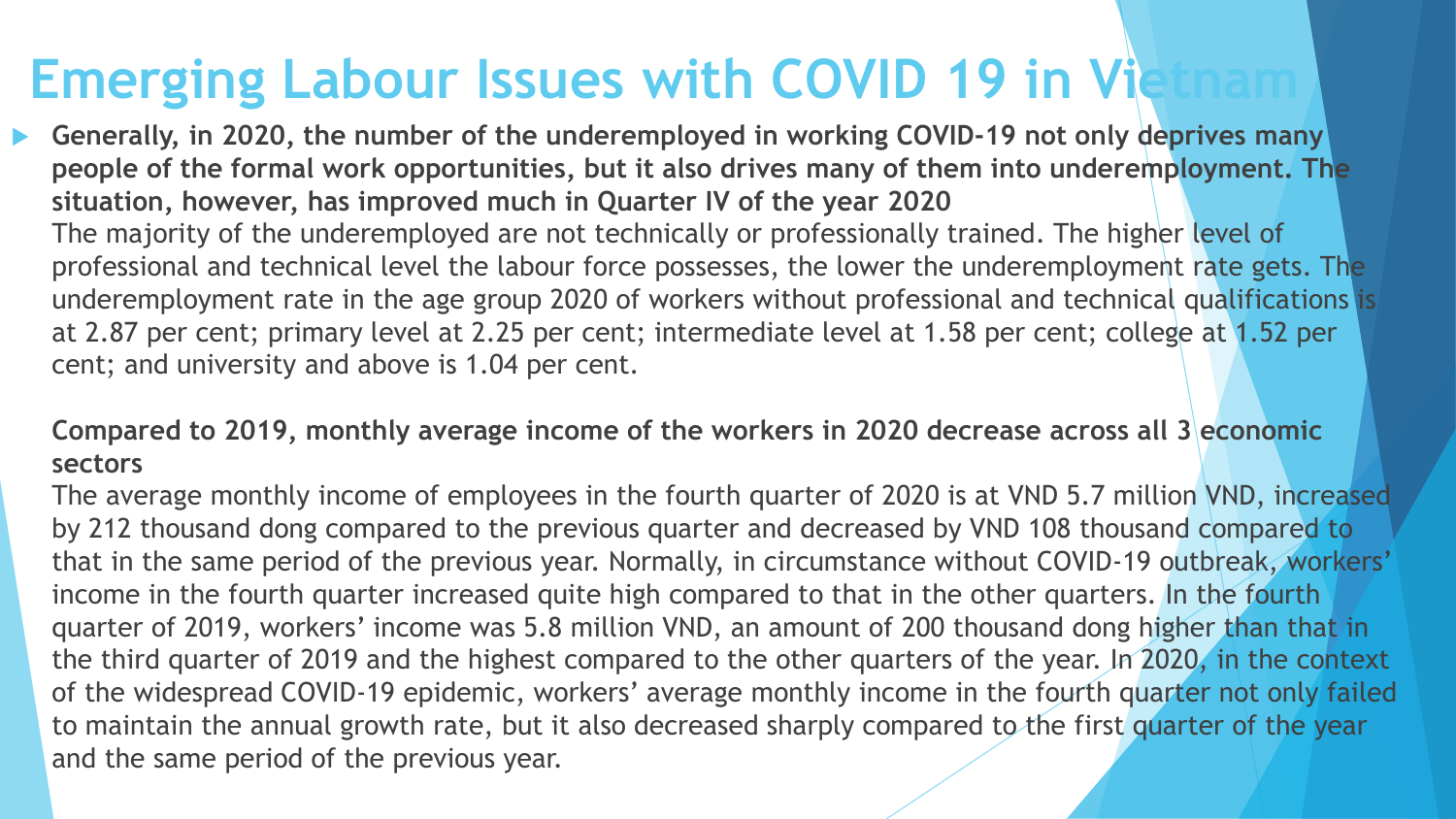# **Emerging Labour Issues with COVID 19 in Video**

 **The unemployment rate in the working age in urban areas has decreased to the previous quarter. However, it still remains highest in comparison to the same period across the years from 2011 to 2020**

The unemployment rate in 2020 will be 2.48 per cent, a 0.31 percentage point higher than that in 2019.